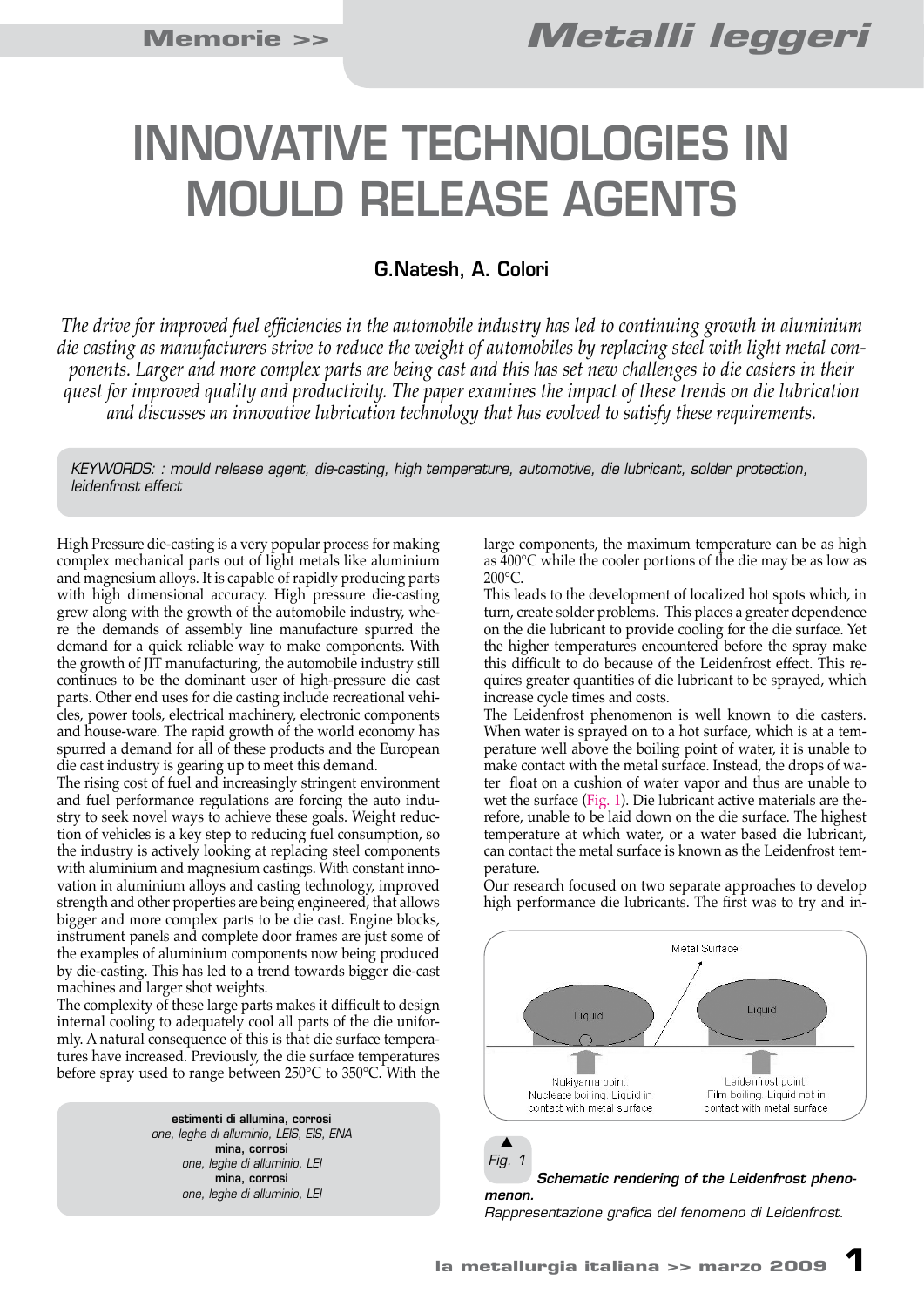



#### *The cooling curve of water showing maximum rate at the Nukiyama point.*

*Curva del raffreddamento dell'acqua con picco al punto Nukiyama.*

crease the Leidenfrost temperature. By allowing the die lubricant to wet the surface at a higher temperature, film formation begins earlier, allowing shorter spray durations. The second approach was to develop materials that would form a film rapidly on the die surface at elevated temperatures. The cooling curve of water shows the rate of cooling approaches a maximum at a temperature known as the Nukiyama point. (Fig. 2) [1]. By increasing the Leidenfrost temperature, we are able to increase the operating window to form a film. However, if the film formation was slow at the higher temperatures, any advantage gained by raising the Leidenfrost temperature would be lost. Many different factors affect the Leidenfrost temperature. Mechanical factors like the distance and angle of sprays, the size of the droplet and impact pressure all affect the wetting temperature. Last, but not the least, constituents in the spray can affect Leidenfrost temperature. [2]

Studies with water showed that the presence of dissolved salts caused an increase in Leidenfrost point. Fig. 3 shows cooling profiles with different fluid compositions. We see that DM water had a wetting temperature of about 315°C under experimental conditions. Soft water wets at about 320°C while hard



 $\blacktriangle$ *Fig. 3*

*Die cooling curve. Curva di raffreddamento dello stampo.*

water has a Leidenfrost point of about 340°C. Conventional die lubricants made with soft water show similar results. Note that these temperatures are higher than what is seen in the field due to differing operating conditions.

We decided to screen a variety of inorganic and organic compounds and our efforts were able to develop materials that produced significant increases in the Leidenfrost point. The comparable values under the same conditions were in excess of  $370^{\circ}$ C.

The benefit to a die caster is clearly seen. If a die is initially at a high temperature and needs to be cooled to about 250°C to get complete solidification, using these new materials could reduce the spray time by 20% to 30%. This directly translates into an increase in productivity, compared to conventional lubricants.

Cooling is only one of the functions of the die lube. The primary function is release, and this can only take place if an adequate amount of the lubricant film is formed over the die surface. Lubricant components do not always adhere to very hot surfaces. Materials were screened for high temperature film formation by weighing the amount of film formed by spraying a dilute spray containing a fixed quantity of actives onto a pre-weighed stainless steel plate maintained at specific temperatures. Stainless steel was used as experiments showed that H13 tool steel became oxidized and created a large source of error in the observations. The use of stainless steel minimized this error.

In an actual die, there is wide variation in the temperature of the die surface. When die lube is sprayed on the surface, film can be formed rapidly at the cooler parts of the die, but may not form very well at the hotter regions. Our initial tests tried to maintain a single plate with a standard temperature gradient similar to what may be encountered on a die. We were unable to get repeatable temperature gradients so we decide to measure the die adhesion at specific temperatures. We then compared the performance of different materials at the range of temperatures commonly encountered on the die.

Fig. 4 shows the Hot Die Adhesion Index, which is ratio of the weight of film formed at 350°C and 250°C. This index is a measure of the uniformity of the film formed on a tool operating at different temperatures. A value of 100% means exactly the same amount of film is formed at all temperatures. In actual practice this is very difficult to achieve. The results show that the new materials were at least 2 to 3 times more efficient than conventional die lubricants. These results were validated, by carrying out field trials on full-sized machines at customer sites. Field performance corresponded well with our experimental results.





*Hot Die Adhesion Index. Indice di adesione a caldo dello stampo.*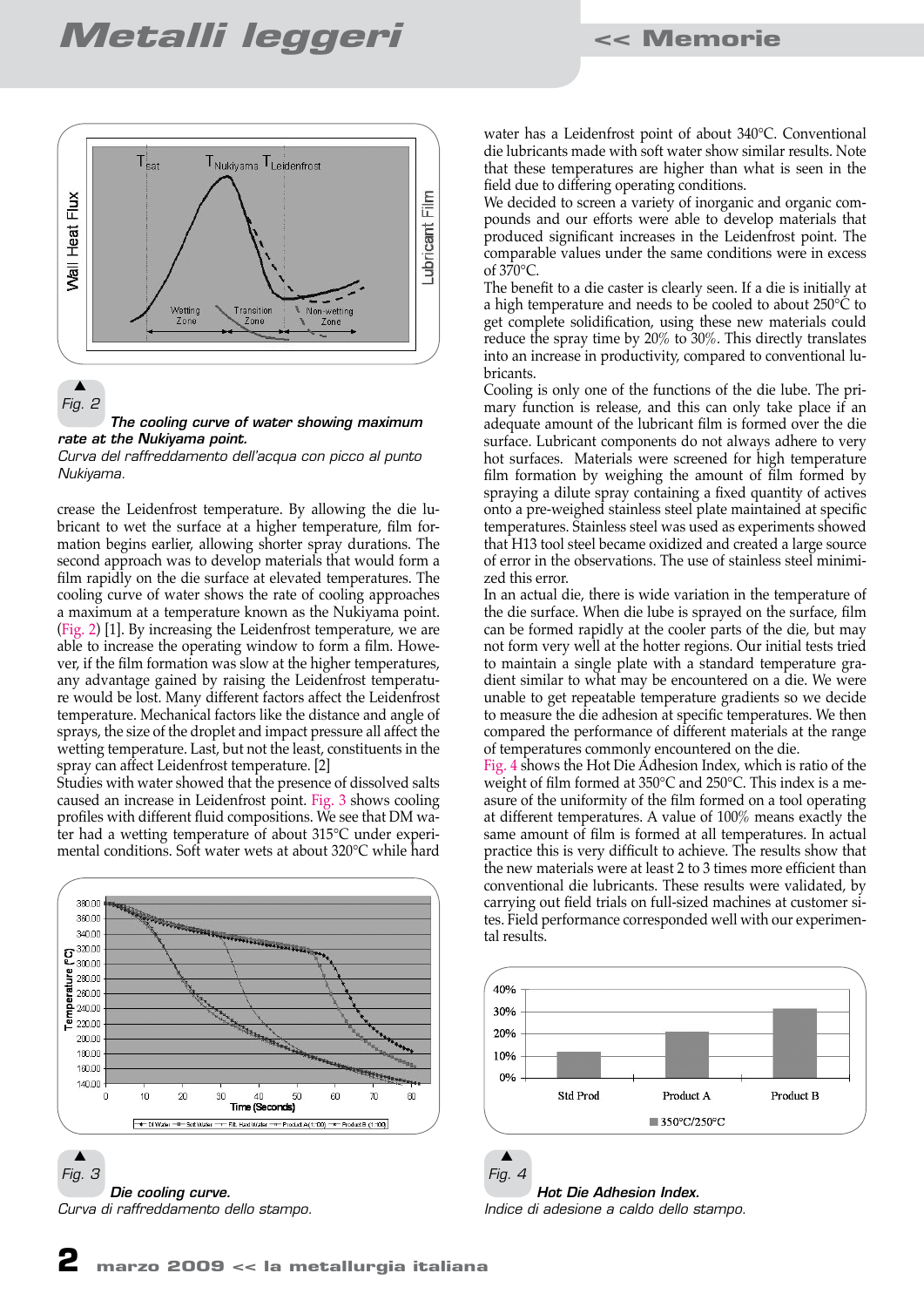## **Memorie >>** *Metalli leggeri*





#### $\blacktriangle$ *Fig. 5*

#### *a) Old product (after 8 hours); b) New Product (after 8 hours).*

*a) Vecchia tecnologia (dopo 8 ore); b) Nuova tecnologia (dopo 8 ore).*

The first case is from a North American die caster making engine blocks with steel cylinder inserts on a 3500 T Ube® machine with a total cycle time of less than 120 seconds. They were getting good solder protection, with low overspray and in-cavity buildup with a conventional die lubricant. When they started casting a new engine design, they noticed solder formation near the water jacket area on the part. This required them to do die polishing for about 30 minutes once every 8 hours. Running at richer concentrations did not help, giving buildup that also needed to be polished. Increasing the spray duration also had a major impact on productivity.

We took thermal images of the die before and after spray to monitor temperature profiles and spray distribution. The temperature ranged from 450°F to 750°F (232°C to 399°C) before spray on the ejector die. We also observed that the previous product was not covering the problem area adequately particularly at the high temperature zones. The new Safety-Lube® product could wet the hot surface earlier providing better co-



#### $\blacktriangle$ *Fig. 6*

#### *Thermal image of die before spray. Immagine termica dello stampo prima della spruzzatura.*





*Thermal image of die after spray (old product). Immagine termica dello stampo dopo la spruzzatura (vecchia tecnologia).*

verage and could rapidly form an adequate lubricating film at the high temperatures seen on the die. Fig. 5 shows the dramatic reduction in solder. The improved performance from the Safety-Lube® product eliminated the need to polish every shift and reduced the cleaning time by 50%.

The second example is from a European die caster making automotive components, who were extremely concerned about the long cycle times needed to make a particular casting. They also had problems with porosity, soldering and in-cavity build-up which led to poor yields and productivity. Investigation of the problem revealed a clear pattern. Fig. 6 shows that the die temperatures before spray ranged from 417°C to 230°C across the face of the die.

The incumbent product was unable to form adequate protective film against solder, therefore a long spray time was needed. However, this caused some areas of the die to be cooled excessively, leading to in-cavity build and porosity. Reducing the spray time gave solder, and in both cases downtime was needed to do die polishing. As can be seen in Fig. 7, the typical die temperatures after spray with the conventional product ranged from 250°C to 160°C.

From this analysis, it was clear that we needed to form good